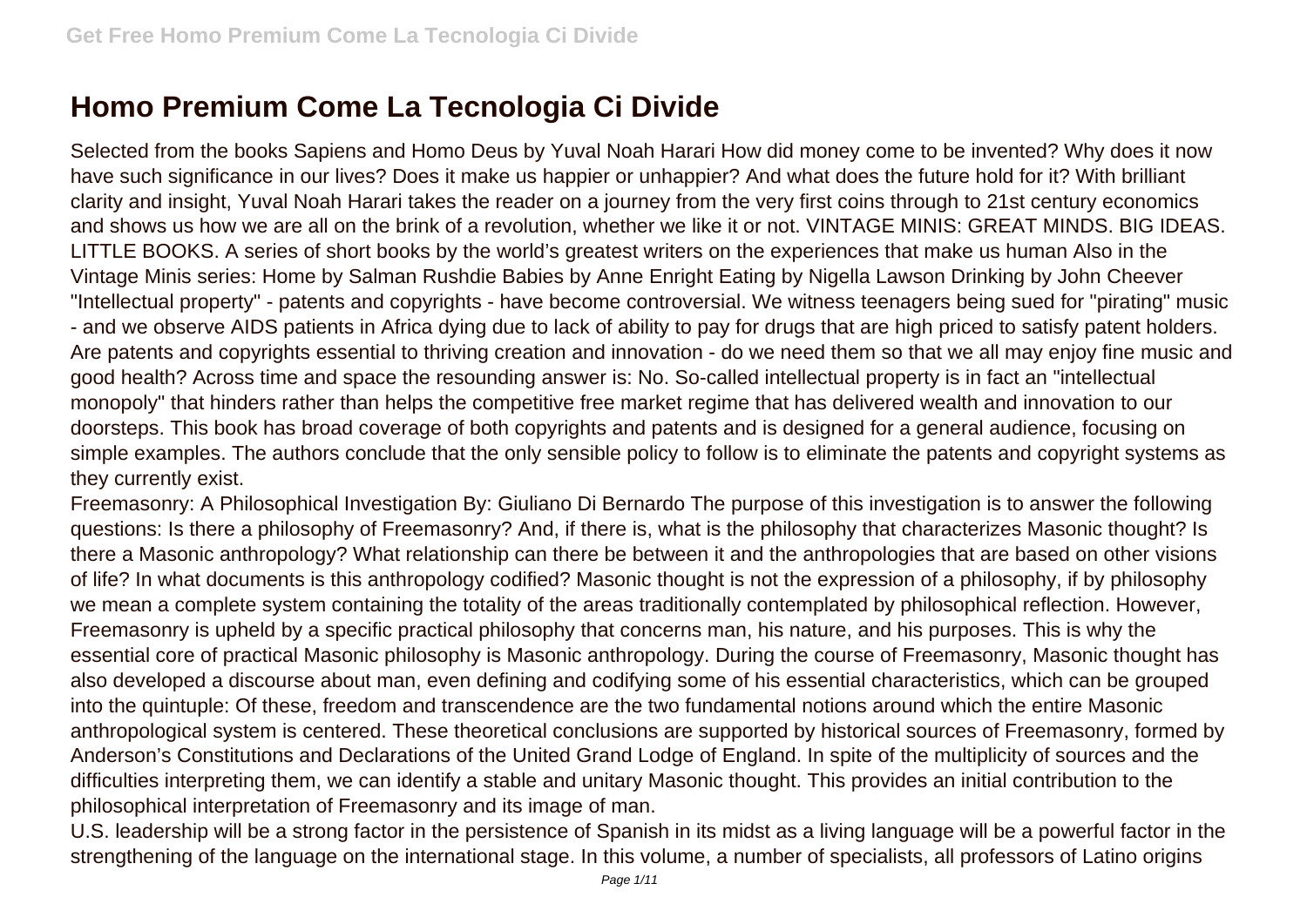currently working in U.S. universities, analyze a variety of factors, from different perspectives, that play a role in the present and future vitality of Spanish as a second language in the U.S. The result is a rich and complex work surrounding a crucial issue that will influence the future of Spanish as an international language.

L'alienazione sembra scomparsa dalla scena. La tecnica come apparato e il neoliberalismo come ideologia politica offrono una affascinante illusione di individualità, libertà e creatività. Se tutti sono "imprenditori di se stessi" e ognuno è illuso di poter essere creativo e innovativo grazie alla tecnica, nessuno sembra alienato e nessuno si percepisce tale. In realtà l'alienazione non è scomparsa, semmai è più pervasiva di ieri (dalla gig economy alla fabbrica 4.0 ai social media e social network), ma è ben mascherata dallo stesso sistema tecnocapitalista che la produce. L'autore evidenzia la forma più pericolosa di alienazione, tra le molte che compongono la grande alienazione, ossia la crescente delega conferita alla tecnica, dove sono gli algoritmi a decidere. La grande alienazione è una ulteriore tappa della riflessione che Lelio Demichelis svolge da tempo su tecnica e capitalismo. L'autore rilegge la teoria critica francofortese, il pensiero di Michel Foucault e le figure di Narciso, Pigmalione e Prometeo, in nome della riscoperta di un individuo capace di uscire dalla gabbia d'acciaio virtuale/caverna platonica del tecno-capitalismo, per costruire un noi che non sia solo un dover essere connessi in rete o un dover condividere sui social.

Summary Of 21 Lessons for the 21st Century By Yuval Noah Harari - Book Summary - OneHour Reads We think we have seen the worst of this world: the violation of human rights, terrorism and killings here and there. Sadly, it is going to get worse because the future is not "bright". We also think we (humans) rule the world and nothing can ever change that but if we do nothing, the environment and technology would unseat us. Also, we are so engrossed in other seemingly important things except the things that can save us. In the book, "21 lessons for the 21st century, Yuval Noah Harari raises challenging questions about concepts that have become so enshrined in the global society and the author shows how these concepts have failed us, particularly now that we need them the most. This book rattles the foundation of everything we have believed over the years and how they are now the very things that have stopped us from coming together to fight and win the battle of the future. This book contains a comprehensive, well detailed summary and key takeaways of the original book by Yuval Noah Harari . It summarizes the book in detail, to help people effectively understand, articulate and imbibe the original work by Harari. This book is not meant to replace the original book but to serve as a companion to it Contained is an Executive Summary of the original book Key Points of each chapter and Brief chapter-by-chapter summaries To get this book, Scroll Up Now and Click on the "Buy now with 1-Click" Button to Download your Copy Right Away! Disclaimer: This is a summary, review of the book "21 Lessons for the 21st Century" and not the original book.

School curricula are established not only to prepare young people for a real world, but also to beckon an imagined one anchored in individual rights and collective progress. Both worlds—the real and the imagined—increasingly reflect influential trans-national forces. In this special edited volume, scholars with diverse backgrounds and conceptual frameworks explore how economic, political, social and ideological forces impact on school curricula over time and place. In providing regional and global perspectives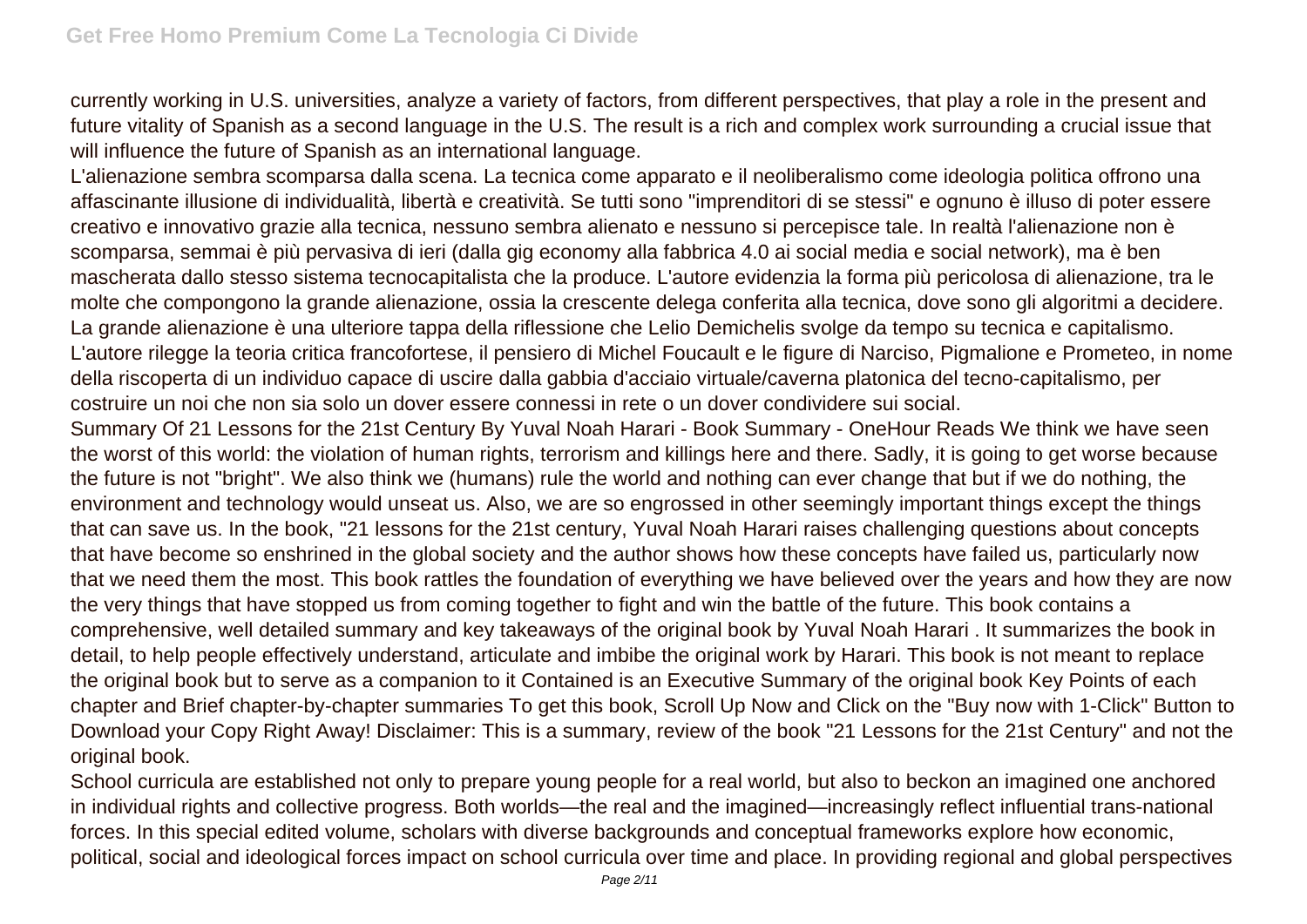on curricular policies, practices and reforms, the authors move beyond the conventional notion that school contents reflect principally national priorities and subject-based interests. Some authors emphasize a convergence to standardized global curricular structures and discourses. Others suggest that changes regarding the intended contents of primary and secondary school curricula reveal regional or trans-cultural influences. Overall, these comparative and historical studies demonstrate that the dynamics of curriculum-making and curricular reform are increasingly forged within wider regional, cross-regional and global contexts.

City distribution plays a key role in supporting urban lifestyles, helping to serve and retain industrial and trading activities, and contributing to the competitiveness of regional industry. This book aims to improve knowledge in this area by recognizing and evaluating the problems within the urban freight transport system.

Vivimos en un mundo en el que apenas hay recoveco en nuestras vidas cotidianas que no haya sido transformado, influenciado o afectado en alguna medida por la revolución digital. Uno de los ámbitos donde más evidentes se han hecho estos cambios es el del ocio. El ocio digital o el ocio digitalmente mediado no es sólo una realidad emergente, sino que comienza a tornarse hegemónico dentro las prácticas cotidianas entre grandes sectores de la población. Por ello, este libro aborda desde un heterogéneo elenco de miradas, disciplinas y perspectivas la relación entre ocio y tecnología digital. Así, esta obra viene a cubrir un área de interés poco explorada y, que sin embargo, resulta fundamental para entender las cuestiones que afectan a la noción de ocio en la sociedad contemporánea. En ella, veremos cómo el ocio digital —que incluye elementos tan diversos como las redes sociales, los videojuegos, los smartphones o los espacios colaborativos— se funde con aspectos que atañen al arte, la sociedad, la cultura, el turismo, los medios de comunicación, la intervención social, el trabajo, los marcos normativos, el urbanismo y el espacio público.

La società 4.0, caratterizzata dall'avanzata inarrestabile della digitalizzazione e dell'intelligenza artificiale, sollecita gli esseri umani al confronto continuo con un futuro imprevedibile che richiede progettualità e attivazione di nuove forme di apprendimento nel percorso di carriera personale e lavorativa. Ciò nondimeno, con la sua capacità di apprendere, di creare relazioni e di sviluppare conoscenza, la persona è destinata comunque a mantenere una posizione di primo piano. Pur con tutte le sue imperfezioni, e forse proprio grazie a queste, in quanto fonti della curiosità e del genio creativo, l'essere umano continuerà a giocare un ruolo chiave avvalendosi al meglio delle macchine e dei sistemi di intelligenza artificiale. Le persone al centro della rete articolata e dei sistemi complessi che caratterizzano la realtà 4.0, dovranno essere in grado di sviluppare con costanza, in un percorso di noviziato senza fine, competenze, capability e conoscenze, anche operando con il supporto delle macchine e in collaborazione con esse per affrontare al meglio l'imprevedibile e l'imprevisto e per attivare innovazione e innovatività. Le imprese e le organizzazioni pubbliche e private, i mondi della scuola e della ricerca sono chiamati a un impegno senza precedenti per promuovere l'autonomia e lo sviluppo delle risorse umane che oggi si confrontano con le sfide del lavoro 4.0. Collects the twice-weekly columns by the foreign affairs writer for "The New York Times" as published since September 11 to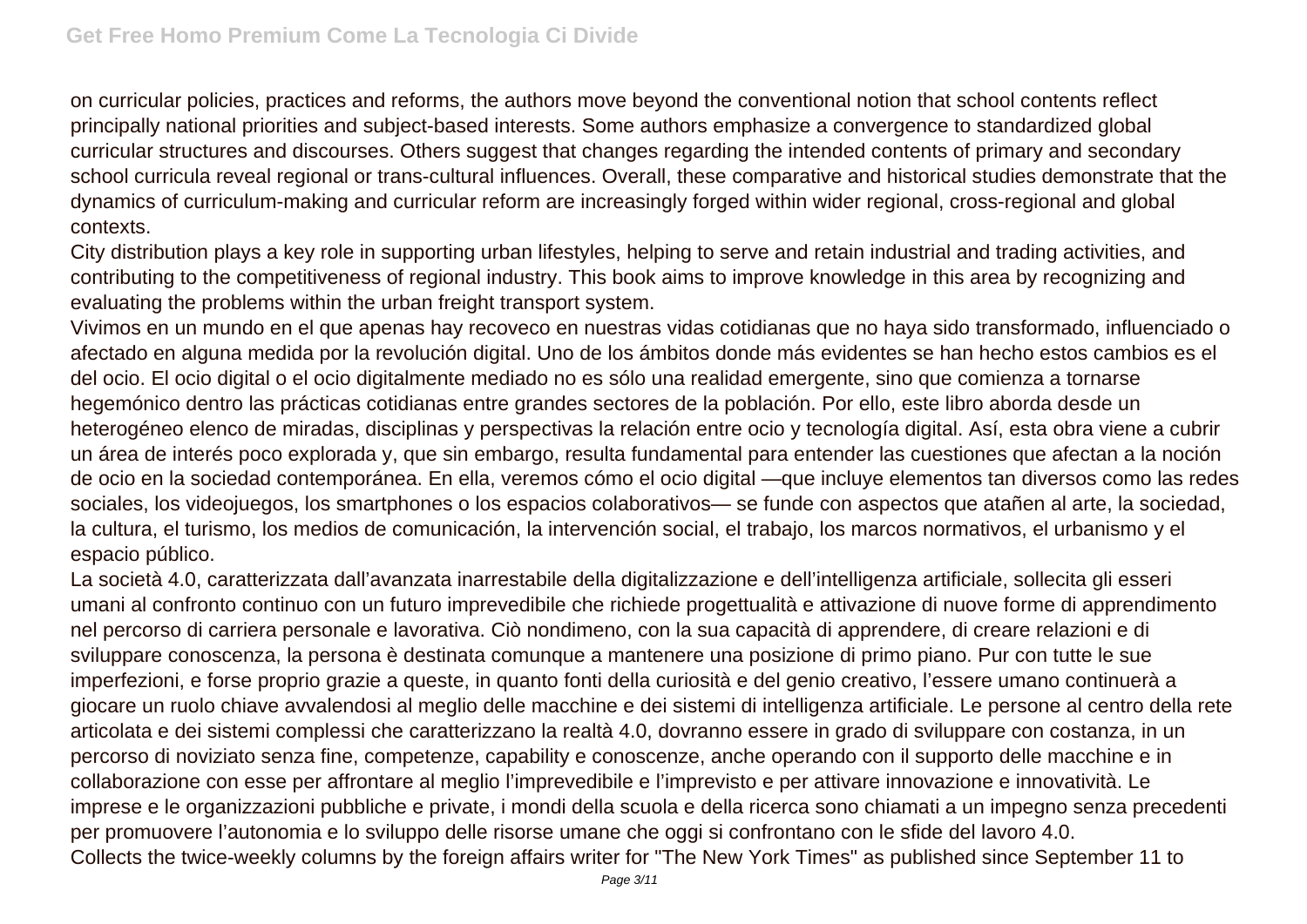document the nation's emotional and analytical responses to the terrorist attacks and their aftermath.

This book gathers selected papers presented at the 2020 World Conference on Information Systems and Technologies (WorldCIST'20), held in Budva, Montenegro, from April 7 to 10, 2020. WorldCIST provides a global forum for researchers and practitioners to present and discuss recent results and innovations, current trends, professional experiences with and challenges regarding various aspects of modern information systems and technologies. The main topics covered are A) Information and Knowledge Management; B) Organizational Models and Information Systems; C) Software and Systems Modeling; D) Software Systems, Architectures, Applications and Tools; E) Multimedia Systems and Applications; F) Computer Networks, Mobility and Pervasive Systems; G) Intelligent and Decision Support Systems; H) Big Data Analytics and Applications; I) Human–Computer Interaction; J) Ethics, Computers & Security; K) Health Informatics; L) Information Technologies in Education; M) Information Technologies in Radiocommunications; and N) Technologies for Biomedical Applications.

Instant National Bestseller The first volume of the graphic adaptation of Yuval Noah Harari's smash #1 New York Times and international bestseller recommended by President Barack Obama and Bill Gates, with gorgeous full-color illustrations and concise, easy to comprehend text for adult and young adult readers alike. One hundred thousand years ago, at least six different species of humans inhabited Earth. Yet today there is only one—homo sapiens. What happened to the others? And what may happen to us? In this first volume of the full-color illustrated adaptation of his groundbreaking book, renowned historian Yuval Harari tells the story of humankind's creation and evolution, exploring the ways in which biology and history have defined us and enhanced our understanding of what it means to be "human." From examining the role evolving humans have played in the global ecosystem to charting the rise of empires, Sapiens challenges us to reconsider accepted beliefs, connect past developments with contemporary concerns, and view specific events within the context of larger ideas. Featuring 256 pages of full-color illustrations and easy-to-understand text covering the first part of the full-length original edition, this adaptation of the mind-expanding book furthers the ongoing conversation as it introduces Harari's ideas to a wide new readership.

Open Diplomacy racconta una storia di diplomazia economica vissuta all'interno dell'azienda Enel e analizzata da un punto di vista originale e innovativo. Partendo dall'esperienza professionale maturata presso la più grande utility europea, il libro esplora il rapporto pubblico-privato in chiave di open innovation e la sua importanza ai fini della competitività dell'ecosistema nazionale. Ripercorrendo la trasformazione di Enel, articolata nella nuova filosofia strategica Open Power e illustrata con numerosi esempi e storie di successo, il progetto vuole offrire una visione pragmatica, aperta ed interconnessa della diplomazia economica nell'era digitale, nella quale le relazioni internazionali sono ripensate anche in chiave geo-economica. La tesi, posta in filigrana, è che la diplomazia economica abbia un ruolo decisivo nel processo di internazionalizzazione delle imprese e di posizionamento del Paese. Questa tensione alla creazione di valore pubblico, centrato su innovazione e sostenibilità, è tanto più attuale alla luce delle circostanze determinate dal Covid-19 e dell'esigenza di un rilancio economico, in una logica di ridefinizione delle dinamiche competitive e delle relazioni fra i diversi attori del Sistema. Una diplomazia economica "aumentata", per così dire, che superi le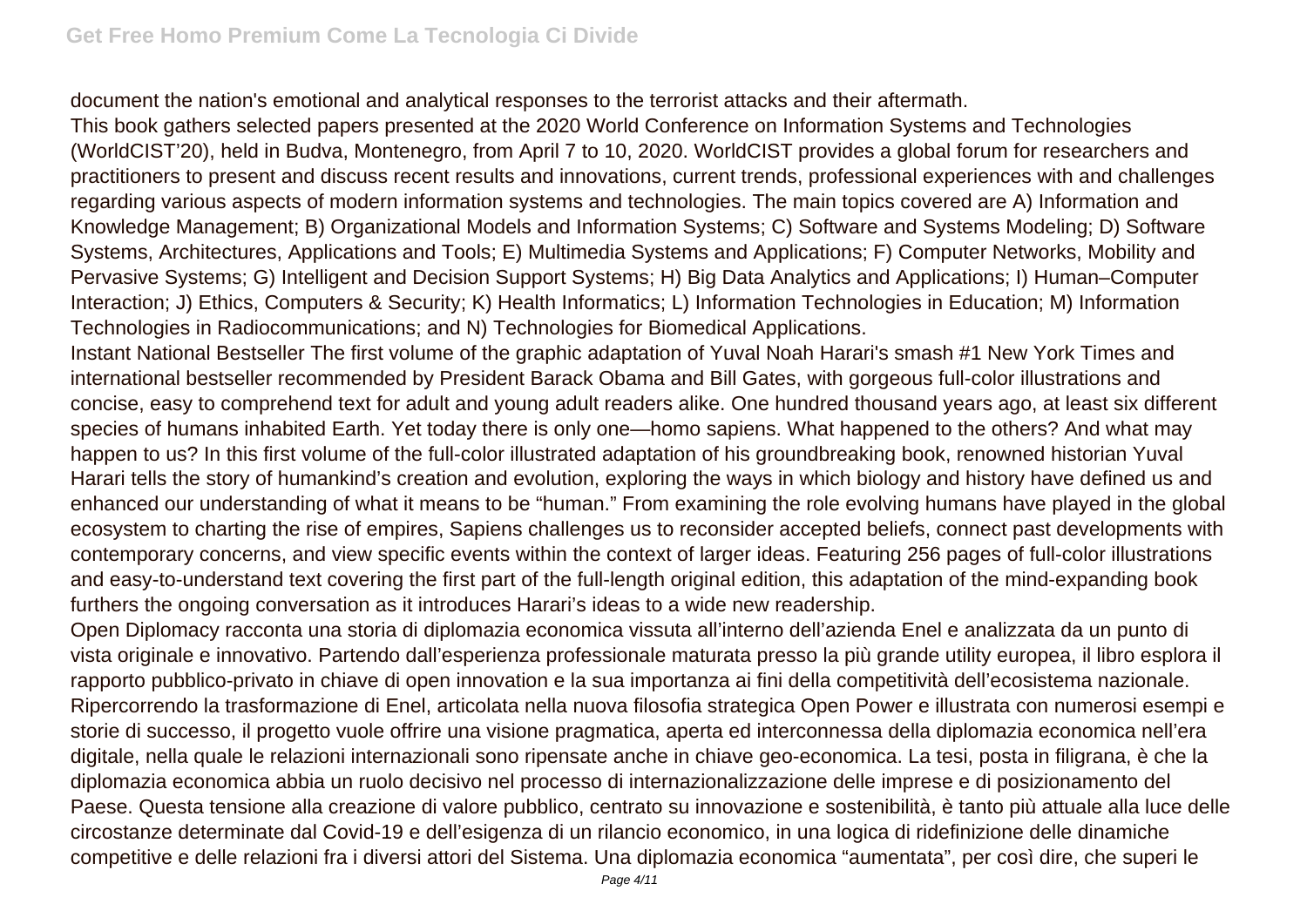antiche tutele dello status e si metta in gioco per cocreare valore, interagendo costantemente con i propri stakeholder, pubblici e privati.

http://dx.doi.org/10.12946/gplh6http://www.epubli.de/shop/buch/53894"The spatiotemporal conjunction is a fundamental aspect of the juridical reflection on the historicity of law. Despite the fact that it seems to represent an issue directly connected with the question of where legal history is heading today, it still has not been the object of a focused inquiry. Against this background, the book's proposal consists in rethinking key confluences related to this problem in order to provide coordinates for a collective understanding and dialogue. The aim of this volume, however, is not to offer abstract methodological considerations, but rather to rely both on concrete studies, out of which a reflection on this conjunction emerges, as well as on the reconstruction of certain research lines featuring a spatiotemporal component. This analytical approach makes a contribution by providing some suggestions for the employment of space and time as coordinates for legal history. Indeed, contrary to those historiographical attitudes reflecting a monistic conception of space and time (as well as a Eurocentric approach), the book emphasises the need for a delocalized global perspective. In general terms, the essays collected in this book intend to take into account the multiplicity of the spatiotemporal confines, the flexibility of those instruments that serve to create chronologies and scenarios, as well as certain processes of adaptation of law to different times and into different spaces. The spatiotemporal dynamism enables historians not only to detect new perspectives and dimensions in foregone themes, but also to achieve new and compelling interpretations of legal history. As far as the relationship between space and law is concerned, the book analyses experiences in which space operates as a determining factor of law, e.g. in terms of a field of action for law. Moreover, it outlines the attempted scales of spatiality in order to develop legal historical research. With reference to the connection between time and law, the volume sketches the possibility of considering the factor of time, not just as a descriptive tool, but as an ascriptive moment (quasi an inner feature) of a legal problem, thus making it possible to appreciate the synchronic aspects of the 'juridical experience'. As a whole, the volume aims to present spatiotemporality as a challenge for legal history. Indeed, reassessing the value of the spatiotemporal coordinates for legal history implies thinking through both the thematic and methodological boundaries of the discipline." Continuing his exploration of the organization of complexity and the science of design, this new edition of Herbert Simon's classic work on artificial intelligence adds a chapter that sorts out the current themes and tools—chaos, adaptive systems, genetic algorithms—for analyzing complexity and complex systems. There are updates throughout the book as well. These take into account important advances in cognitive psychology and the science of design while confirming and extending the book's basic thesis: that a physical symbol system has the necessary and sufficient means for intelligent action. The chapter "Economic Reality" has also been revised to reflect a change in emphasis in Simon's thinking about the respective roles of organizations and markets in economic systems.

#1 NEW YORK TIMES BESTSELLER • In Sapiens, he explored our past. In Homo Deus, he looked to our future. Now, one of the most innovative thinkers on the planet turns to the present to make sense of today's most pressing issues. "Fascinating . . . a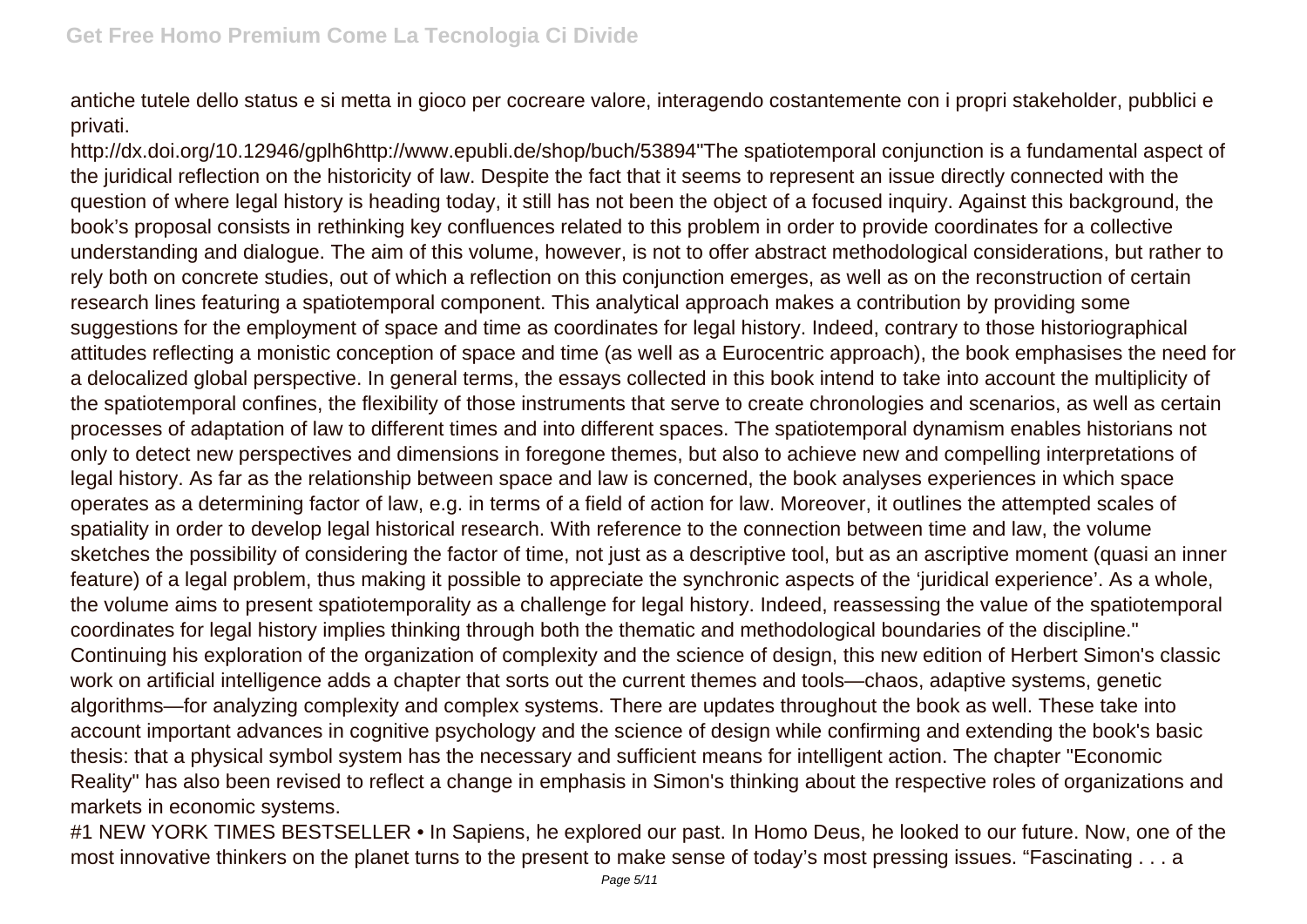crucial global conversation about how to take on the problems of the twenty-first century."—Bill Gates, The New York Times Book Review NAMED ONE OF THE BEST BOOKS OF THE YEAR BY FINANCIAL TIMES AND PAMELA PAUL, KQED How do computers and robots change the meaning of being human? How do we deal with the epidemic of fake news? Are nations and religions still relevant? What should we teach our children? Yuval Noah Harari's 21 Lessons for the 21st Century is a probing and visionary investigation into today's most urgent issues as we move into the uncharted territory of the future. As technology advances faster than our understanding of it, hacking becomes a tactic of war, and the world feels more polarized than ever, Harari addresses the challenge of navigating life in the face of constant and disorienting change and raises the important questions we need to ask ourselves in order to survive. In twenty-one accessible chapters that are both provocative and profound, Harari builds on the ideas explored in his previous books, untangling political, technological, social, and existential issues and offering advice on how to prepare for a very different future from the world we now live in: How can we retain freedom of choice when Big Data is watching us? What will the future workforce look like, and how should we ready ourselves for it? How should we deal with the threat of terrorism? Why is liberal democracy in crisis? Harari's unique ability to make sense of where we have come from and where we are going has captured the imaginations of millions of readers. Here he invites us to consider values, meaning, and personal engagement in a world full of noise and uncertainty. When we are deluged with irrelevant information, clarity is power. Presenting complex contemporary challenges clearly and accessibly, 21 Lessons for the 21st Century is essential reading. "If there were such a thing as a required instruction manual for politicians and thought leaders, Israeli historian Yuval Noah Harari's 21 Lessons for the 21st Century would deserve serious consideration. In this collection of provocative essays, Harari . . . tackles a daunting array of issues, endeavoring to answer a persistent question: 'What is happening in the world today, and what is the deep meaning of these events?'"—BookPage (top pick)

Much of man's behaviour is controlled by appearance, but the appearance of his food is of paramount importance to his health and well-being. In day-to-day survival and marketing situations, we can or not most foods are fit to eat from their optical tell whether properties. Although vision and colour perception are the means by which we appreciate our surroundings, visual acceptance depends on more than just colour. It depends on total appearance. In the recent past the food technologist has been under pressure to increase his/her understanding of first, the behaviour of raw materials under processing, and second, the behaviour and motivation of his/her customers in a growing, more discriminating, and worldwide market. The chapters which follow describe the philosophy of total ap pearance, the factors comprising it, and its application to the food industry. Included are: considerations of the evolutionary, historical, and cultural aspects of food appearance; the physics and food chemistry of colour and appearance; the principles of sensory ap pearance assessment and appearance profile analysis, as well as instrumental measurement; the interaction of product appearance, control, and acceptance in the varied environments of the laboratory, production line, supermarket, home and restaurant. A broad examination has been made in an attempt to get into perspective the importance of appearance to all sectors of the industry.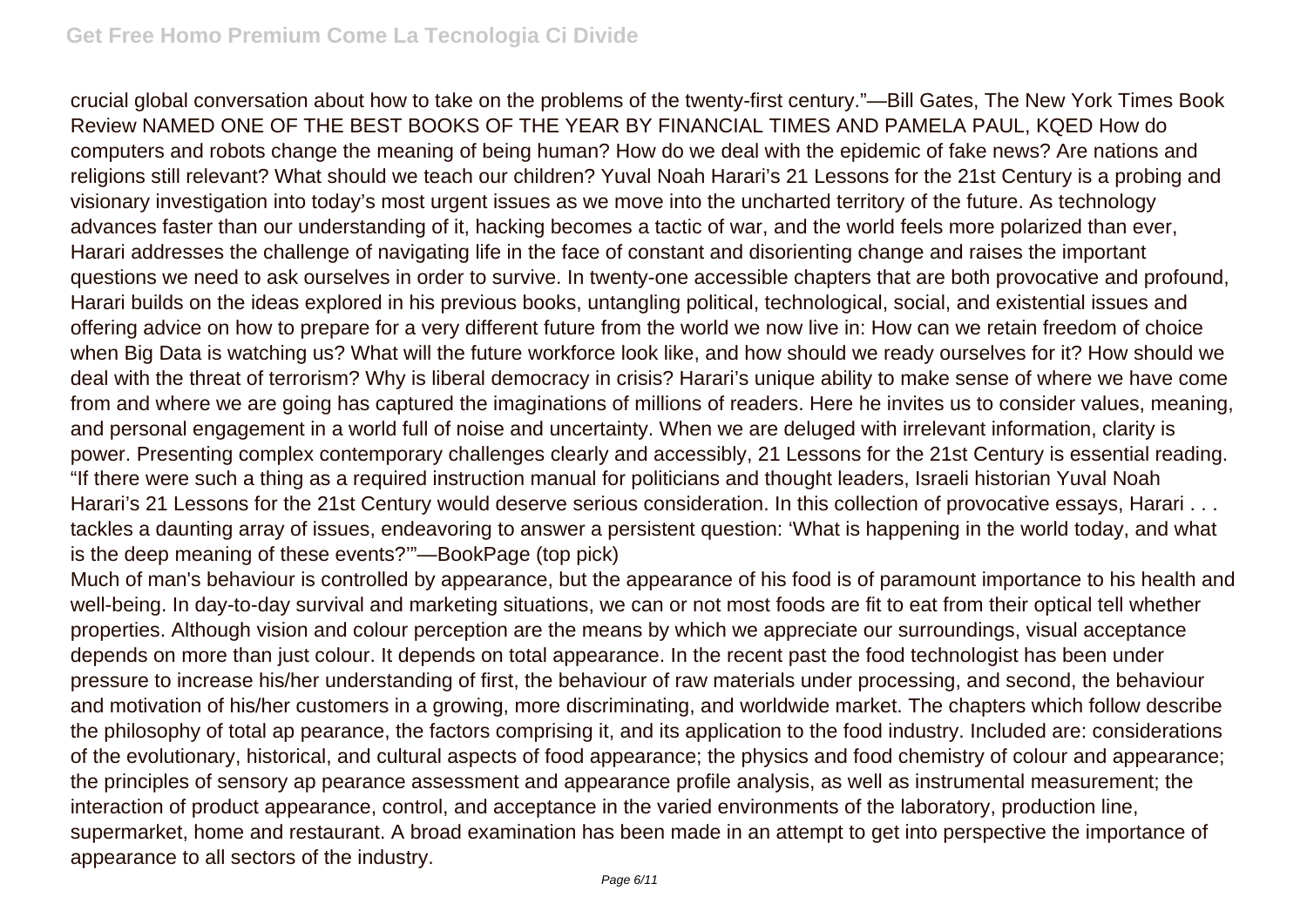## O Superscooter Honda X-ADV 750. Kawasaki Ninja 650: esportividade e equilíbrio. E muito mais!

This book examines the ways in which quality management methods, tools, and practices help improve an organization's performance and achieve sustainable competitive advantages. This volume includes quality techniques and tools such as the EFQM Model, SERVPERF model, E-S-Qual scale and the ISO 9001 certification and provide a wide variety of empirical studies in different economic sectors. In the current economic environment, characterized by economic turmoil and fierce competition, quality management has become a key strategy for organizations to overcome today's challenges. Organizations benefits from implementing quality management systems by following two approaches. First, they implement quality practices aimed at ensuring customer satisfaction by considering consumer expectations and establishing strategies accordingly. Second, organizations improve processes by establishing efficient and effective process management systems that improve productivity, lower costs, reduce unnecessary expenses, eliminate all non-value added activities, and ultimately maximize excellence and customer satisfaction. Quality management thereby provides tools, techniques, and methods for continuous process improvement in both the professional and academic worlds, which, when implemented by organizations in times of crisis, enable more effective administration of activities undertaken by managers. Containing contributions from various academics and scholars, this new book provides cutting edge research, methods and techniques providing a reference manual for academics, scholars, practitioners and policy-makers.

This book explores the interactions of local inhabitants and environmental systems in the Protected Natural Areas of Mexico. Its goal is to help understand how social groups contextualize ecological knowledge, how human activities contribute to modifying the environmental matrix, how cultural and economic aspects influence the use, management and conservation of their ecological environment, and how social phenomena are to be viewed against the backdrop of ecological knowledge. The book reviews the epistemological and historical bases of the socio-ecological relationship, and addresses the evolution of human-natural systems. From a methodological standpoint, it assesses the tools required for the integration of "human" and "natural" dimensions in the management of the environmental matrix. Further, in the case studies section, it reviews valuable recent experiences concerning the retro-interactions of local inhabitants with their environmental matrix. Given its scope, the book offers a valuable asset for researchers and professionals all over the world, especially those working in Latin American countries.

Marshalling facts and the latest research findings, the author systematically refutes the adversaries of globalization, markets, and progress. This book will change the debate on globalization in this country and make believers of skeptics.

Este livro contribui para o debate destas e outras questões existenciais, empregando técnicas e metodologia cientifica da Conscienciologia, sustentado em referências da ampla pesquisa bibliográfi ca, citações, frases enfáticas e questioonamentos, configurando conteúdo de grande valia para leitores(as) interessados(as) na renovação do posicionamento pessoal ideativo, em busca de patamar evolutivo mais avançado nesta existência.

This book reviews the main energy sources, production problems and energy perspectives in Germany and Mexico. It surveys the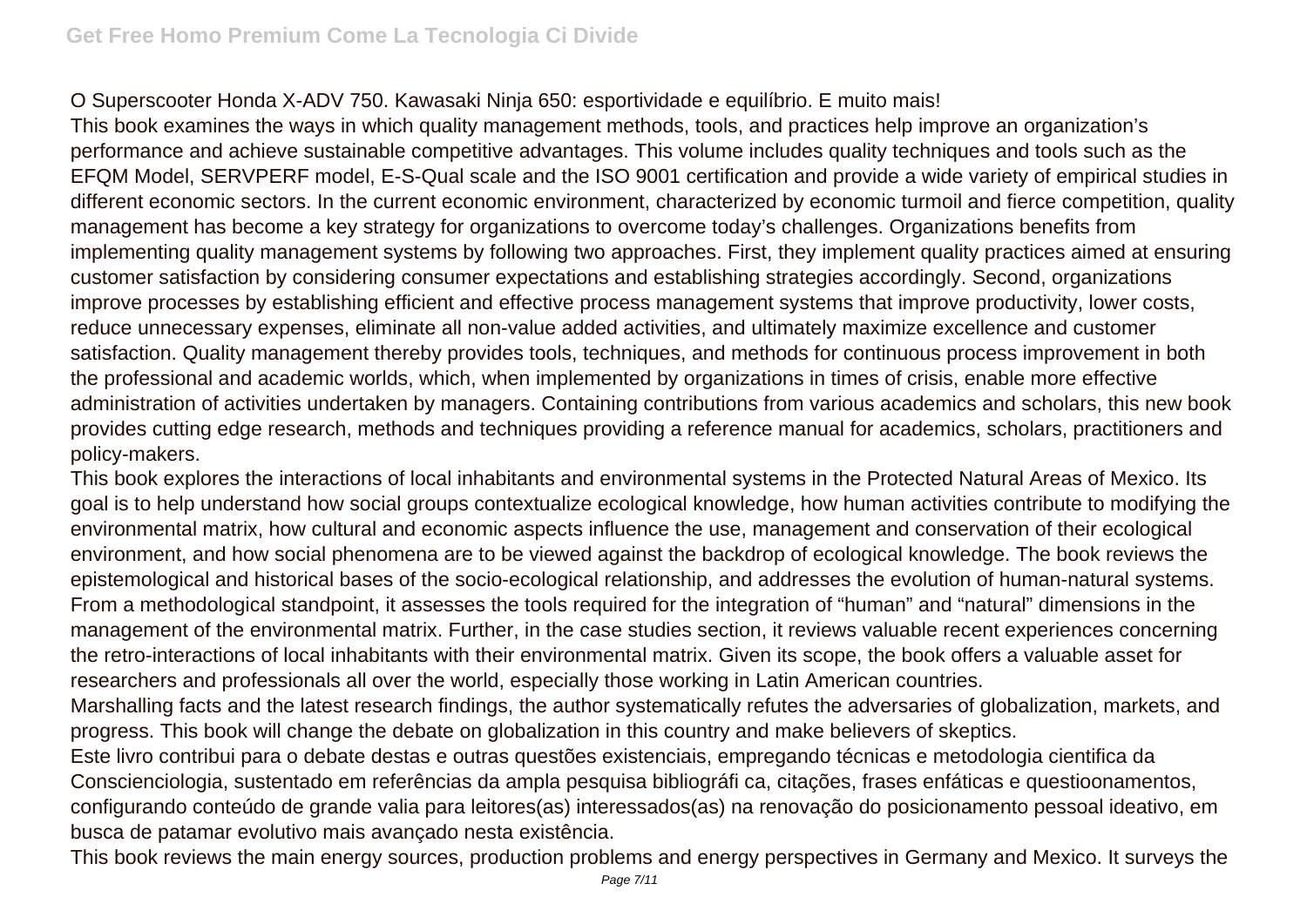status of traditional and alternative energy sources, including fossil fuels, nuclear, hydraulic, eolic, solar, and hydrogen cells. The book emphasizes the search for answers to such questions as What are the main problems of industries based on fossil fuels, and What is the present status of hydraulic and nuclear energy?

BY THE WINNER OF THE 2020 NOBEL PRIZE IN CHEMISTRY | Finalist for the Los Angeles Times Book Prize "A powerful mix of science and ethics . . . This book is required reading for every concerned citizen—the material it covers should be discussed in schools, colleges, and universities throughout the country."— New York Review of Books Not since the atomic bomb has a technology so alarmed its inventors that they warned the world about its use. That is, until 2015, when biologist Jennifer Doudna called for a worldwide moratorium on the use of the gene-editing tool CRISPR—a revolutionary new technology that she helped create—to make heritable changes in human embryos. The cheapest, simplest, most effective way of manipulating DNA ever known, CRISPR may well give us the cure to HIV, genetic diseases, and some cancers. Yet even the tiniest changes to DNA could have myriad, unforeseeable consequences, to say nothing of the ethical and societal repercussions of intentionally mutating embryos to create "better" humans. Writing with fellow researcher Sam Sternberg, Doudna—who has since won the Nobel Prize for her CRISPR research—shares the thrilling story of her discovery and describes the enormous responsibility that comes with the power to rewrite the code of life. "The future is in our hands as never before, and this book explains the stakes like no other." — George Lucas "An invaluable account . . . We owe Doudna several times over." — Guardian

This volume uses the study of firm dynamics to investigate the factors preventing faster productivity growth in Latin America and the Caribbean, pushing past the limits of traditional macroeconomic analyses. Each chapter is dedicated to an examination of a different factor affecting firm productivity - innovation, ICT usage, on-the-job-training, firm age, access to credit, and international linkages - highlighting the differences in firm characteristics, behaviors, and strategies. By showcasing this remarkable heterogeneity, this collection challenges regional policymakers to look beyond one-size-fits-all solutions and create balanced policy mixes tailored to distinct firm needs. This book is open access under a CC BY-NC-ND 3.0 IGO license.

This book examines the nature of retail financial transaction infrastructures. Contributions assume a long-term outlook in their exploration of the key financial processes and systems that support a global transition to a cashless economy. The volume offers both modern and historic accounts that demonstrate the constantly changing role of payment instruments. It brings together different theoretical approaches to the study, re-examining and forecasting changes in retail payment systems. Chapters explore a global transition to a cashless society and contemplate future alternatives to cash, cheques and plastic, featuring the perspectives of academics from different disciplines in conversation and industry participants from six continents. Readers are invited to discover the innovation in payment systems and how it co-evolves with changes in society and organisations through personal, corporate and governmental processes.

Le nuove frontiere dell'intelligenza artificiale richiedono il massimo esercizio dell'intelligenza umana per sfruttarne al meglio le opportunità e contenerne i rischi. Non è ancora esattamente così: la sintesi di questo numero di Aspenia è che la corsa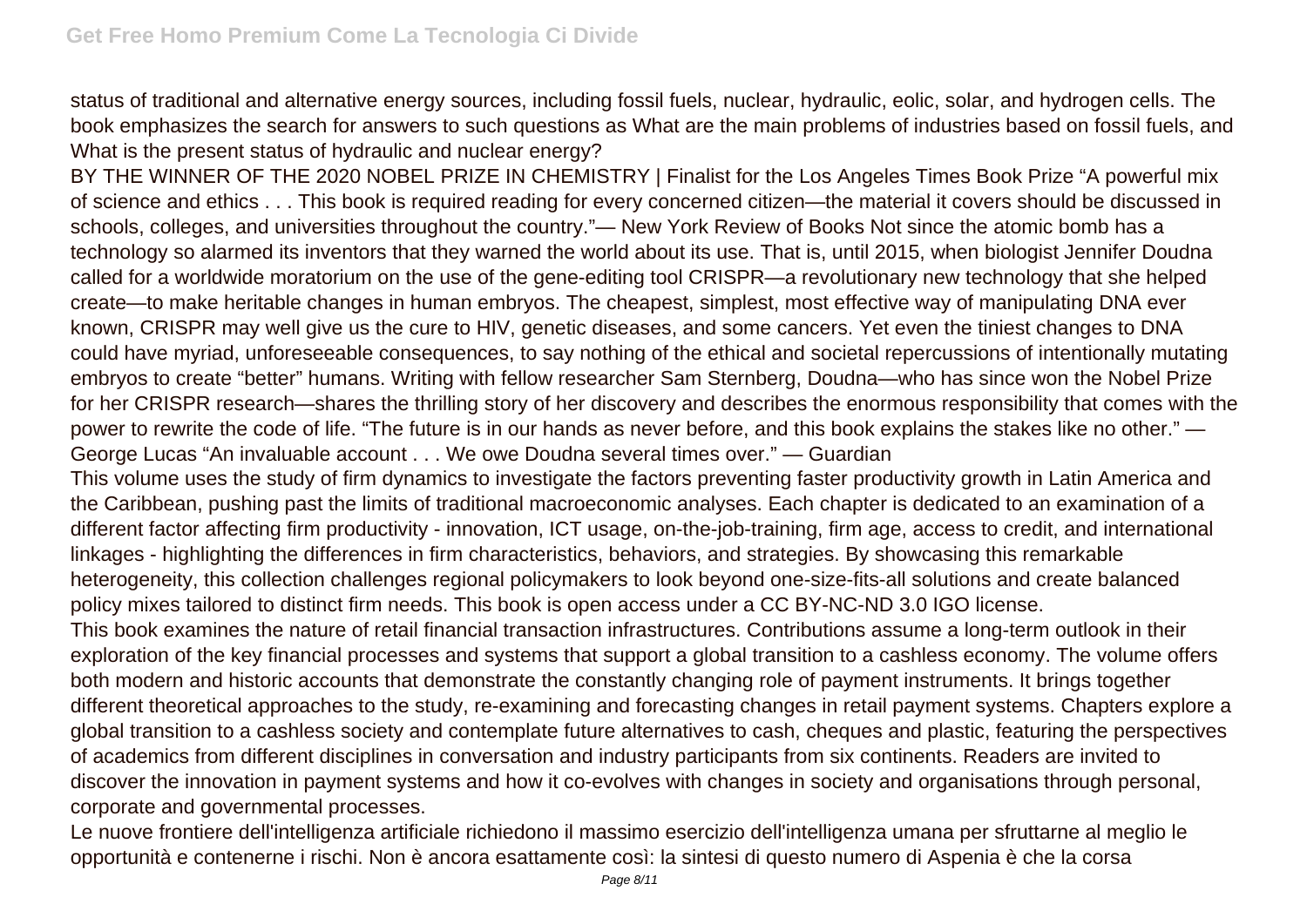tecnologica, con i suoi risvolti geopolitici, economici, sociali, etici, si stia piuttosto trasformando in una guerra di nervi - quanto di più umano ma poco razionale ci sia. Prevale, per ora, l'impatto "disruptive", dirompente, di una rivoluzione tecnologica che produce algoritmi sempre più raffinati e che alimenta, con un enorme flusso di dati, i meccanismi del "machine learning": le macchine che imparano in modo autonomo, senza bisogno di interventi umani.

Il nostro Paese è segnato da tre piaghe: corruzione, ingiustizia e disuguaglianza, che hanno offuscato ciò che di buono, grandioso e degno, ancora sopravvive. C'è un'Italia occulta, oscura, che sovragestisce l'Italia dei normali cittadini. Questa, in perfetto allineamento al "sistema di potere occulto" sovranazionale, contribuisce a far realizzare un proponimento unico mondiale, quello dell'assoggettamento dei popoli. In Italia viene favorito con il proseguo della destrutturazione culturale, industriale, economica, ecc.. Vengono velati gli occhi degli ignari cittadini manifestando, nel panorama quotidiano, odio, violenza, intrighi politici, omicidi, disastri metropolitani, incuria, indifferenza, sfrontatezze masso-mafiose, razzismi, arroganze criminali, degrado sociale, ecc.. Dietro le quinte, di questo panorama sociale, tira i fili una rete occulta di consorterie, fratellanze, gruppi, associazioni segrete e individui insospettabili. Al lettore la comprensione, per la riflessione, sul lato da dove i "poteri" lo minacciano, e sull'altro dove può trovare il materiale per fronteggiarli sotto l'egida dell'etica e delle libertà sancite dal dettame costituzionale.

Cosa è successo alle nostre democrazie? Perché vivono una crisi di legittimità e di performance proprio quando sembravano indiscutibilmente vincenti? A partire da numerosi sintomi, diffusi in tutto l'Occidente, il volume giunge a una diagnosi a largo spettro e perviene alla conclusione che la democrazia è affetta da demopatìa. È malata perché è malato il demos. E il demos si è ammalato "inevitabilmente", per una sorta di patologia autoimmune e degenerativa, che è il prodotto di mutamenti fortemente voluti in tutto l'Occidente. Il malessere democratico è il derivato della lunga transizione alla postmodernità: individualizzazione, perdita di senso sociale, fine delle metanarrazioni, crisi del sapere, delle istituzioni e delle autorità cognitive, narcisismo, nuove percezioni e concezioni di tempo e spazio, trionfo della sindrome consumistica e della logica totalizzante dell'"usa e getta" che ormai si applica in ogni ambito esistenziale. I grandi motori di questo cambiamento sono i mass media e le innovazioni tecnologiche. Hanno accelerato la transizione postmoderna, incrementando le logiche della società dei consumi: istinti, istanti, immaginario, neoreale mediatico più rilevante del reale "empirico", politiche simboliche che dominano sulle politiche reali, verità "diffuse" e personalizzate. La democrazia che ne deriva, mediatizzata e psicologica, sembra una sondocrazia permanente, i cui leader assumono le caratteristiche dei follower (inseguitori dell'opinione pubblica) e in cui l'opinione si fa emozione pubblica, tanto è diventata volatile e volubile in una dinamica istantanea. Le terapie proposte fin qui, per uscire dalla crisi, sembrano spesso velleitarie. Non si salva la democrazia immaginando retromarce della storia, evocando il ritorno a una presunta età dell'oro o confidando in individui iper-razionali che non esistono. C'è una sola strada percorribile: fare i conti con noi stessi. Se non si parte dal demos, non esiste cura democratica.

This book reviews the progress made in salivary diagnostics during the past two decades and identifies the likely direction of future endeavors. After an introductory section describing the histological and anatomical features of the salivary glands and salivary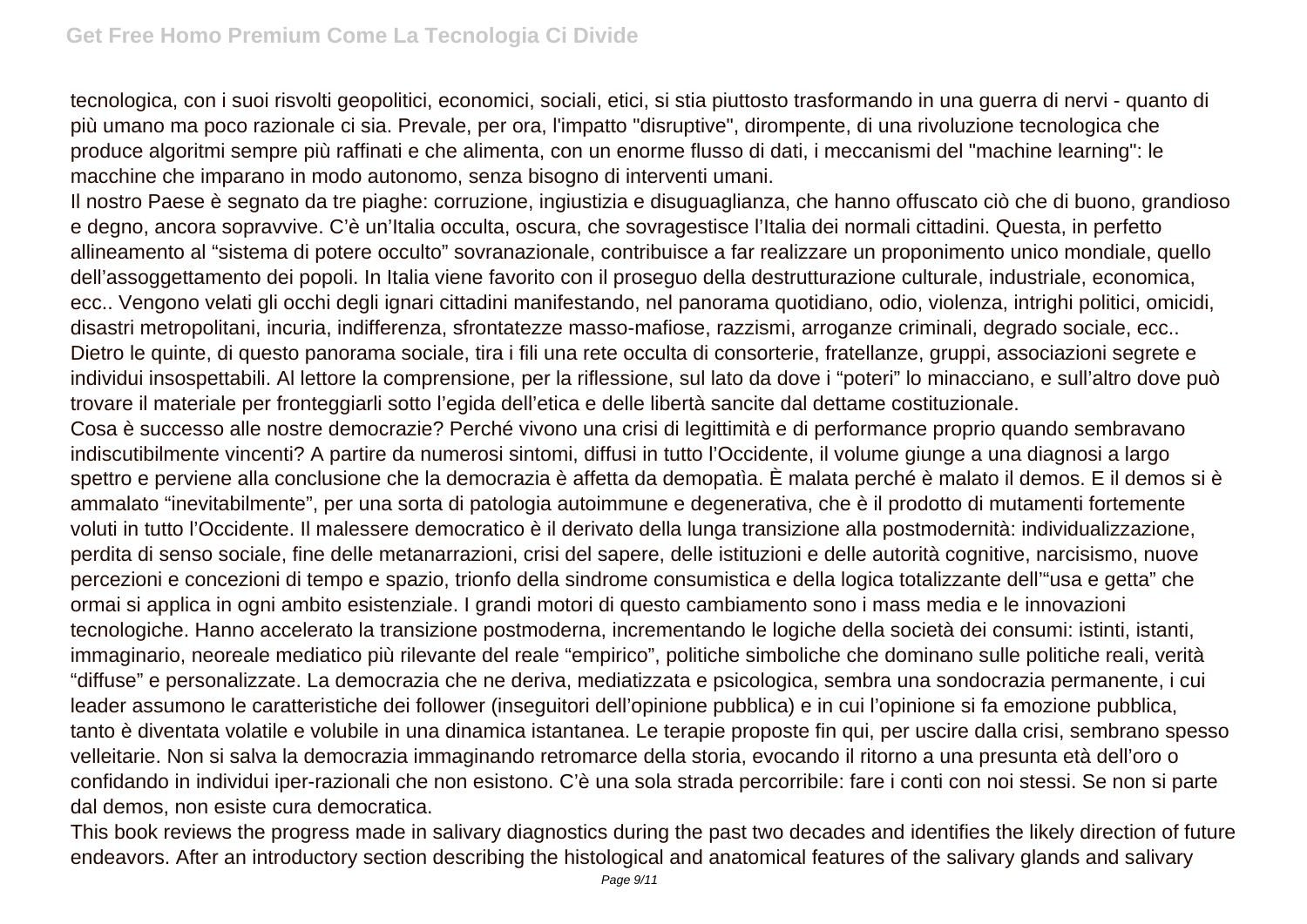function, salivary collection devices and diagnostic platforms are reviewed. The field of "salivaomics" is then considered in detail, covering, for example, proteomics, the peptidome, DNA and RNA analysis, biomarkers, and methods for biomarker discovery. Salivary diagnostics for oral and systemic diseases are thoroughly discussed, and the role of salivary gland tissue engineering for future diagnostics is explored. The book closes by considering legal issues and barriers to salivary diagnostic development. Advances in Salivary Diagnostics will be an informative and stimulating reference for both practitioners and students. There is currently much discourse about generations in the public sphere. A sequence of letters conflates generations and age cohorts born in the last few decades (generation "X", "Y" or "Z") as well as multiple categories are used to describe today's young people as a generation that is distinct from its predecessors. Despite the popularity of generational labels in media, politics, or even academia, the use of generation as a conceptual tool in youth studies has been controversial. This Special Issue allows readers to better understand the key issues regarding the use of generation as a theoretical concept and/or as a social category in the field of youth studies, shedding light on the controversies, trends, and cautions that go through it.

The Cambridge Prehistory of the Bronze and Iron Age Mediterranean offers new insights into the material and social practices of many different Mediterranean peoples during the Bronze and Iron Ages, presenting in particular those features that both connect and distinguish them. Contributors discuss in depth a range of topics that motivate and structure Mediterranean archaeology today, including insularity and connectivity; mobility, migration, and colonization; hybridization and cultural encounters; materiality, memory, and identity; community and household; life and death; and ritual and ideology. The volume's broad coverage of different approaches and contemporary archaeological practices will help practitioners of Mediterranean archaeology to move the subject forward in new and dynamic ways. Together, the essays in this volume shed new light on the people, ideas, and materials that make up the world of Mediterranean archaeology today, beyond the borders that separate Europe, Africa, and the Middle East. Em livro revelador, jornalista explica como a tecnologia vem afetando a capacidade intelectual da humanidade e coloca nossa existência em perigo O mundo que não pensa, um dos livros mais aclamados e polêmicos dos últimos anos, mostra o lado sombrio e preocupante da tecnologia do nosso cotidiano. O jornalista Frankin Foer afirma que estamos terceirizando nossas capacidades intelectuais para empresas como Apple, Google e Facebook, dando origem a um mundo onde a vida social e política passa a ser cada vez mais automatizada e menos diversa. Com um texto inteligente, perspicaz, claro e elegante, herdeiro da melhor tradição do jornalismo, Foer revela os tentáculos sorrateiros de nossos mais idealísticos sonhos tecnológicos. Para ele, nós, os homo sapiens, chegamos a um momento da evolução em que começamos a deixar para trás a característica que mais nos diferenciou das outras espécies: o fato de sermos capazes de pensar, imaginar, refletir e conhecer. Até agora poucos entenderam a gravidade dessa ameaça, do perigo real e eminente da extinção da nossa espécie – o que faz de O mundo que não pensa uma leitura urgente e fundamental.

Homo premium. Come la tecnologia ci divideI Robinson. LettureMetropolis: dai social media all'intelligenza artificialelibreriauniversitaria.it EdizioniOpen DiplomacyDiplomazia economica aumentata al tempo del Covid-19Rubbettino Editore